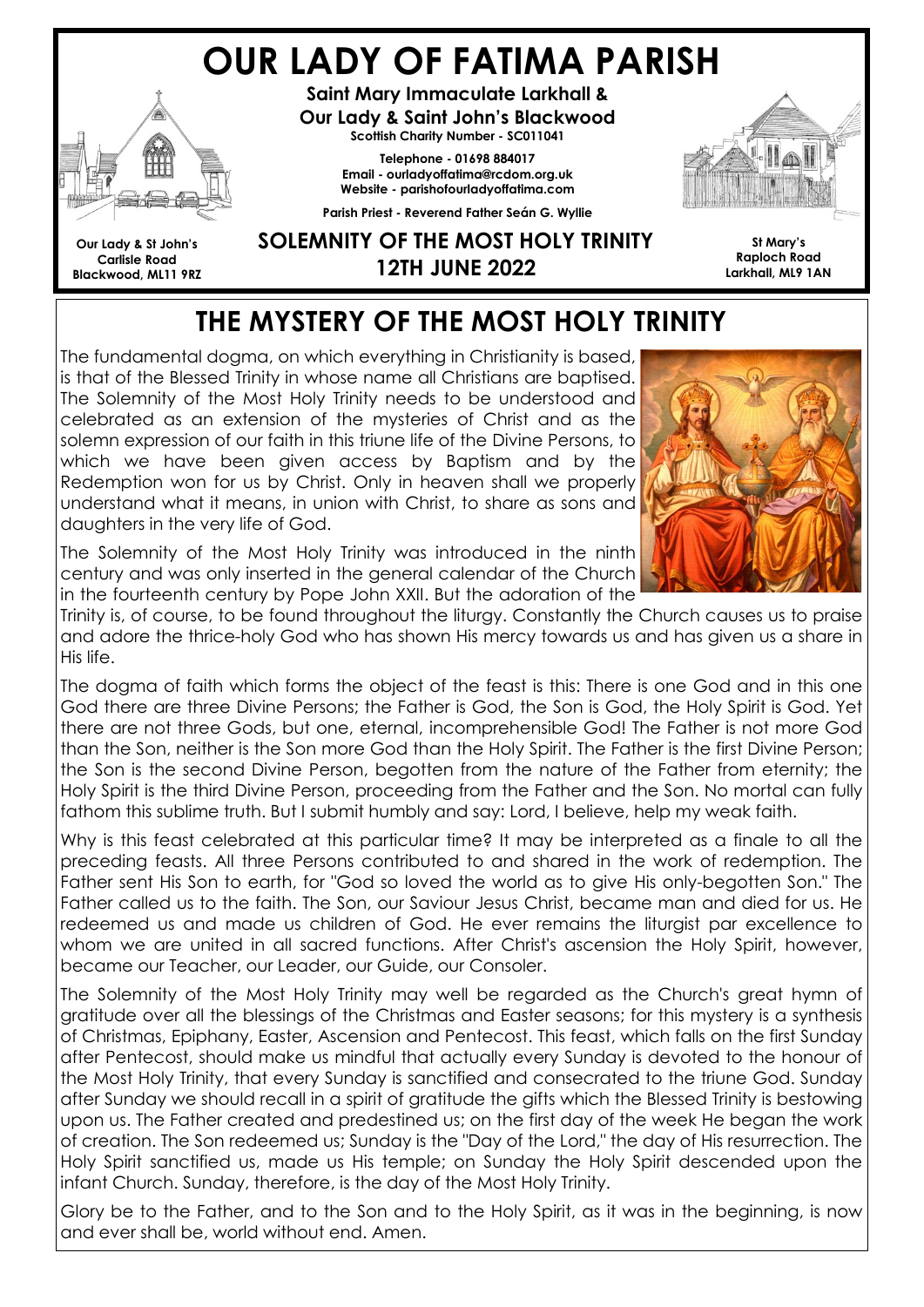## THIS WEEK IN OUR LADY OF FATIMA PARISH

| Sunday 12th June<br>10.00am<br>12noon<br>5.00pm | Holy Mass for the Solemnity of the Most Holy Trinity (St Mary's)<br>Holy Mass for the Solemnity of the Most Holy Trinity (Our Lady & St John's)<br>Holy Mass for the Solemnity of the Most Holy Trinity (Our Lady & St John's)                                           |  |  |
|-------------------------------------------------|--------------------------------------------------------------------------------------------------------------------------------------------------------------------------------------------------------------------------------------------------------------------------|--|--|
| Monday 13th June<br>11.30am                     | Recitation of the Holy Rosary (St Mary's)                                                                                                                                                                                                                                |  |  |
| 12noon<br>7.00pm                                | Holy Mass for the Memoria of St Anthony of Padua (St Mary's)<br>Holy Mass for the Memoria of St Anthony of Padua with Blessing of Lilies (St Mary's)                                                                                                                     |  |  |
| <b>Tuesday 14th June</b>                        |                                                                                                                                                                                                                                                                          |  |  |
| 9.00am<br>9.30am                                | Recitation of the Holy Rosary (Our Lady & St John's)<br>Holy Mass for Tuesday of the Eleventh Week in Ordinary Time (Our Lady & St John's)                                                                                                                               |  |  |
| <b>Wednesday 15th June</b>                      |                                                                                                                                                                                                                                                                          |  |  |
| 9.30am<br>9.30am<br>10.00am<br>7.00pm           | Adoration of the Blessed Sacrament until 9.55am (St Mary's)<br>Confessions until 9.50am (St Mary's)<br>Holy Mass for Wednesday of the Eleventh Week in Ordinary Time (St Mary's)<br>Holy Mass for Wednesday of the Eleventh Week in Ordinary Time (Our Lady & St John's) |  |  |
| <b>Thursday 16th June</b>                       |                                                                                                                                                                                                                                                                          |  |  |
|                                                 | NO MORNING MASS IN OUR LADY & ST JOHN'S                                                                                                                                                                                                                                  |  |  |
| 12.30pm                                         | Holy Mass with the residents of Auchlochan (Our Lady & St John's)                                                                                                                                                                                                        |  |  |
| Friday 17th June                                |                                                                                                                                                                                                                                                                          |  |  |
| 9.30am<br>10.00am                               | Recitation of the Holy Rosary (St Mary's)<br>Votive Mass in honour of the Most Sacred Heart of Jesus (St Mary's)                                                                                                                                                         |  |  |
| <b>Saturday 18th June</b>                       |                                                                                                                                                                                                                                                                          |  |  |
| 4.45pm<br>5.30pm                                | Confessions until 5.15pm (St Mary's)<br>Vigil Mass for the Solemnity of Corpus Christi (St Mary's)                                                                                                                                                                       |  |  |
|                                                 | IF YOU ARE RETIRED, OFF WORK OR ON HOLIDAY PLEASE CONSIDER COMING TO WEEKDAY MASS                                                                                                                                                                                        |  |  |

## FEAST DAYS THIS WEEK

13th June - Memoria of St Anthony of Padua - St Anthony was born in 1195 in Lisbon and baptised Fernando to well-to-do parents. He joined the Augustinian Canon at Coimbra and was ordained a priest aged 19. He was greatly impressed by the simplicity of the newly-founded Franciscans and their early martyrs in Morocco and joined them, taking the name Anthony. It was as a powerful and effective wandering preacher in Northern Italy and Southern France (from his base in Padua) that he gained his reputation for holiness. He is well-known as the patron of finding anything that has been lost - people, things and especially spiritual graces that have been squandered. He died in 1231 at the age of 35 and was canonised by Pope Gregory IX a year later.

## BENEDICTION AFTER ALL MASSES NEXT WEEKEND

To celebrate the Solemnity of Corpus Christi next weekend there will be a short period of Adoration of the Blessed Sacrament followed by Solemn Benediction at the conclusion of Mass. This will replace the normal ending to Mass with the Benediction replacing the normal blessing at the end of Mass. This will be a moment, when as a parish, we will spend some time before the Lord present in the Most Holy Eucharist.



## PARISH BARBECUE & SOCIAL

Fr Wyllie is hoping to hold a Parish Barbecue in the grounds of St Mary's on Saturday 13th August, the Vigil of the Solemnity of the Assumption of the Blessed Virgin Mary from after the Vigil Mass. If you would be able to help with organising this or being active on the evening to cook and help serve the food then please speak with Fr Wyllie as soon as possible so that plans can be made. All parishioners, from St Mary's & Our Lady & St John's, are warmly invited to come along and enjoy the evening, especially young families. There will be a list at the back of both churches during July and a bus will be booked if enough uptake.

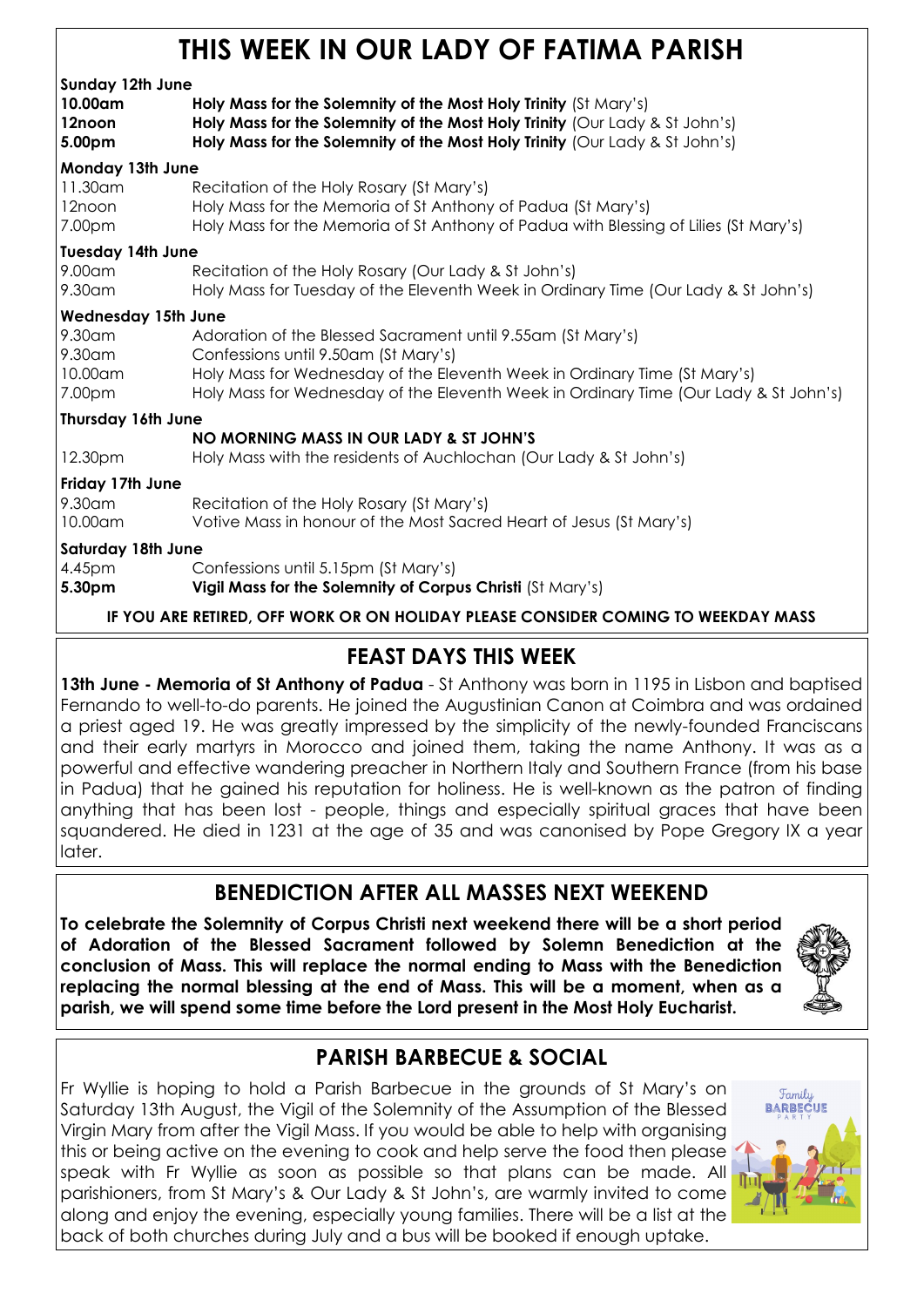### LIGHT BITE AFTER THE 12NOON MASS

Many thanks to those parishioners who came along to the Light Bite after the 12noon Mass last weekend. It was a lovely afternoon and was good to see so many coming along. A special word of thanks must go to Suzanne, Brian, Emma, Michelle, Mia & Gracie for preparing, cooking and serving the food and for tidying up afterwards. We hope to set up a few teams to take on this responsibility, although we only have another three adults. The Light Bite will take place once a month but will take a break for the month of July, so the next one will be at the end of August.

| <b>PARISH FINANCES</b>                                                                                                                                                                                                                                                                                                                                                                                                                        |                    | <b>OLSJ 140TH ANNIVERSARY</b>                                                                                                                                                                                                                                                                                                                                                                                                                                                                                                      |  |
|-----------------------------------------------------------------------------------------------------------------------------------------------------------------------------------------------------------------------------------------------------------------------------------------------------------------------------------------------------------------------------------------------------------------------------------------------|--------------------|------------------------------------------------------------------------------------------------------------------------------------------------------------------------------------------------------------------------------------------------------------------------------------------------------------------------------------------------------------------------------------------------------------------------------------------------------------------------------------------------------------------------------------|--|
| <b>Collection &amp; Donations:</b><br>£1,790.00<br><b>Standing Orders &amp; Bank Transfers:</b><br>£440.00<br><b>Votives Candles:</b><br>£330.00<br><b>TOTAL:</b><br>£2,560.00                                                                                                                                                                                                                                                                |                    | The wooden panelling in Our Lady & St John's<br>around the church, in the porch and on the<br>sanctuary will be sanded and re-varnished<br>over the next few weeks. There will be no need<br>for the church to be closed during this time but                                                                                                                                                                                                                                                                                      |  |
| Many thanks for your very generous support                                                                                                                                                                                                                                                                                                                                                                                                    |                    | please be aware that there will be noise and<br>dust if you pop in for private prayer during the<br>day.                                                                                                                                                                                                                                                                                                                                                                                                                           |  |
| ST MARY'S P7 LEAVERS MASS                                                                                                                                                                                                                                                                                                                                                                                                                     |                    |                                                                                                                                                                                                                                                                                                                                                                                                                                                                                                                                    |  |
| This coming Wednesday there will be a Mass<br>for the P7 pupils from St Mary's Primary School<br>to give thanks to God for the past seven years<br>of their education at St Mary's and to ask<br>God's blessing upon them as they embark on<br>their journey to secondary school. This Mass will<br>be celebrated in the school.                                                                                                              |                    | New wooden radiator covers will be fitted to<br>cover the existing white radiators at this time.<br>The red tarmac in the carpark, at the front and<br>side of the church, will be rectified over the<br>next month too. The carpark will have to be<br>closed while this takes place but notification<br>will be given of when the carpark will be closed<br>nearer the time.                                                                                                                                                     |  |
| <b>GALA DAY QUEEN &amp; CHAMPION</b>                                                                                                                                                                                                                                                                                                                                                                                                          |                    |                                                                                                                                                                                                                                                                                                                                                                                                                                                                                                                                    |  |
| The Blackwood & Kirkmuirhill Gala Day took<br>place yesterday (Saturday) and we were<br>blessed to have two of our young parishioners,<br>Gracie McCall as Gala Queen and Jack<br>Whitefield as the Champion. We offer to<br>Gracie and Jack our congratulations in the<br>major roles they played in this important date in<br>the life of the community. Well done!<br><b>MASS ATTENDANCE LAST WEEK</b><br>$5.30pm - 82$<br>$10.00$ am - 95 |                    | <b>SPONSOR A TILE</b><br>At a meeting last Tuesday we decided to take<br>the plans to tile Our Lady & St John's forward. It<br>is the intention that this work will be completed<br>for the 140th anniversary Mass on Friday 13th<br>October. If you would like to sponsor a tile, as a<br>family or individual, for a deceased loved one<br>or in gratitude for something, then please<br>place a donation of £25.00 per tile in an<br>envelope clearly marked 'SPONSOR A TILE'<br>with the names of the those you would wish the |  |
| 12noon - 92<br>$5.00pm - 43$                                                                                                                                                                                                                                                                                                                                                                                                                  | <b>Total - 312</b> | tiles dedicated to inside. Each tile will hopefully<br>be dedicated to a particular person or family                                                                                                                                                                                                                                                                                                                                                                                                                               |  |
| <b>AUCHLOCHAN MASS</b><br>The next Mass with the residents of Auchlochan<br>will take place on Thursday 16th June at                                                                                                                                                                                                                                                                                                                          |                    | and a list will be compiled listing all those who<br>the tiles are dedicated to. This work will be a<br>much more permanent and worthy flooring<br>than we already have.                                                                                                                                                                                                                                                                                                                                                           |  |
| 12.30pm followed by a function in the Parish<br>Hall. All parishioners are warmly invited to<br>come along to the Mass & the Hall afterwards.                                                                                                                                                                                                                                                                                                 |                    | <b>FEAST DAY OF ST ANTHONY</b>                                                                                                                                                                                                                                                                                                                                                                                                                                                                                                     |  |
|                                                                                                                                                                                                                                                                                                                                                                                                                                               |                    | There will be a special Mass to celebrate the<br>Feast of St Anthony on Monday at 7.00pm in St                                                                                                                                                                                                                                                                                                                                                                                                                                     |  |
| <b>BUILDING FUND</b><br>The next collection for the Building Fund will<br>take place next weekend, the Solemnity of<br>Corpus Christi. This collection helps with the<br>cost of maintaining our parish buildings and<br>grounds. We are custodians of two beautiful<br>churches so please give as generously as you<br>can to this collection.                                                                                               |                    | Mary's. There will be the traditional blessing of<br>the lilies at this Mass. Parishioners are invited to<br>bring along lilies to the Mass and at the<br>conclusion of the Homily the lilies will be<br>blessed. St Anthony is almost always portrayed<br>with lilies, a sign of purity. If you like lilies in the<br>house or know of someone who would<br>appreciate a blessed lily please come along.                                                                                                                          |  |